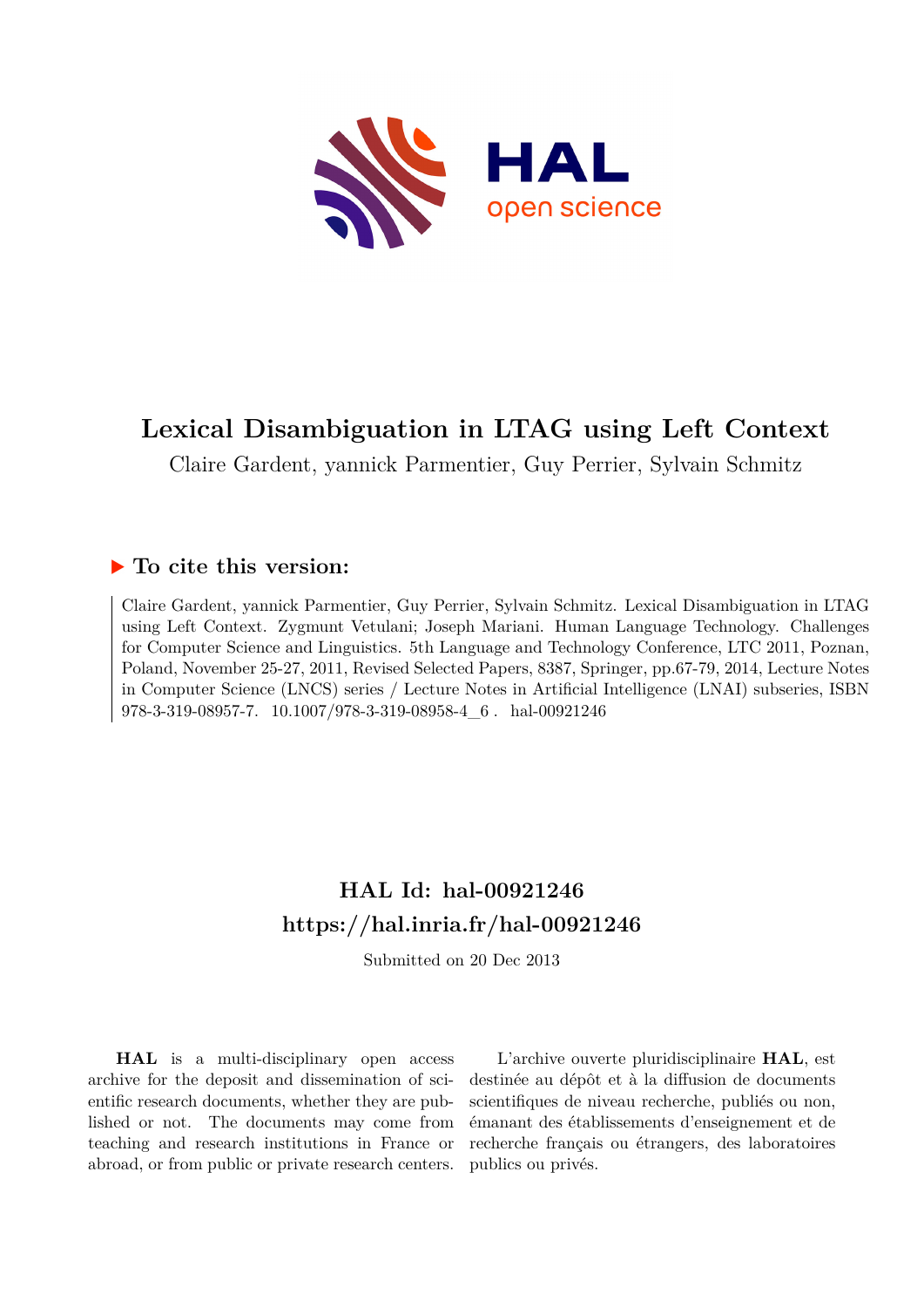## Lexical Disambiguation in LTAG using Left Context

Claire Gardent<sup>1</sup>, Yannick Parmentier<sup>2</sup>, Guy Perrier<sup>3</sup>, and Sylvain Schmitz<sup>4</sup>

<sup>1</sup> CNRS, LORIA, Nancy, France  $^2$ Université d'Orléans, ENSI de Bourges, LIFO, Orléans, France <sup>3</sup> Université de Lorraine, LORIA, Nancy, France <sup>4</sup> ENS Cachan, LSV, Cachan, France

Abstract. In this paper, we present an optimization for parsing with Lexicalized Tree-Adjoining Grammar which takes inspiration from previous work on polarity based grammar abstraction [\(Bonfante et al., 2004\)](#page-12-0). We illustrate the impact of this optimization on two benchmarks and we relate our approach to the more general optimization framework proposed for Interaction Grammars by [\(Bonfante et al. \(2009\)](#page-12-1) and [Morey](#page-12-2) [\(2011\)](#page-12-2).

Keywords: parsing, lexical disambiguation, lexicalized tree adjoining grammar, supertagging

## 1 Introduction

When parsing with a lexicalized grammatical formalism such as *lexicalized tree* adjoining grammars (LTAG), a first step (called lexical selection) consists in retrieving, for each word of the sentence to parse, the associated grammatical structures (here the elementary LTAG trees).

As shown by Bangalore and Joshi [\[1\]](#page-12-3), in large lexicalized grammars, lexical selection usually yields an intractable search space. This is because each given word may be associated with hundreds of grammatical structures resulting in an exponential number of sequences of structures to be explored (namely, the cartesian product of the sets of lexical entries of each word of the sentence to parse). In practice however, very few of these sequences can yield a complete parse.

In this paper, we adapt an optimization technique proposed by Bonfante et al. [\[3\]](#page-12-0) for interaction grammars [\[13\]](#page-12-4) to prune the initial search space to LTAG and we illustrate the impact of this optimization on two benchmarks. We also relate our approach to a more general optimization technique proposed by Bonfante et al. [\[2\]](#page-12-1) and Morey [\[11\]](#page-12-2).

The paper is structured as follows. In Section [2,](#page-2-0) we summarize related work. Section [3](#page-2-1) gives a brief introduction to LTAG. In Section [4](#page-3-0) and [5,](#page-7-0) we present the optimization proposed and we illustrate its impact on two small benchmarks. In Section [6,](#page-9-0) we relate our approach to the more general approach of *companions* introduced in [\[2,](#page-12-1) [11\]](#page-12-2). Section [7](#page-12-5) concludes.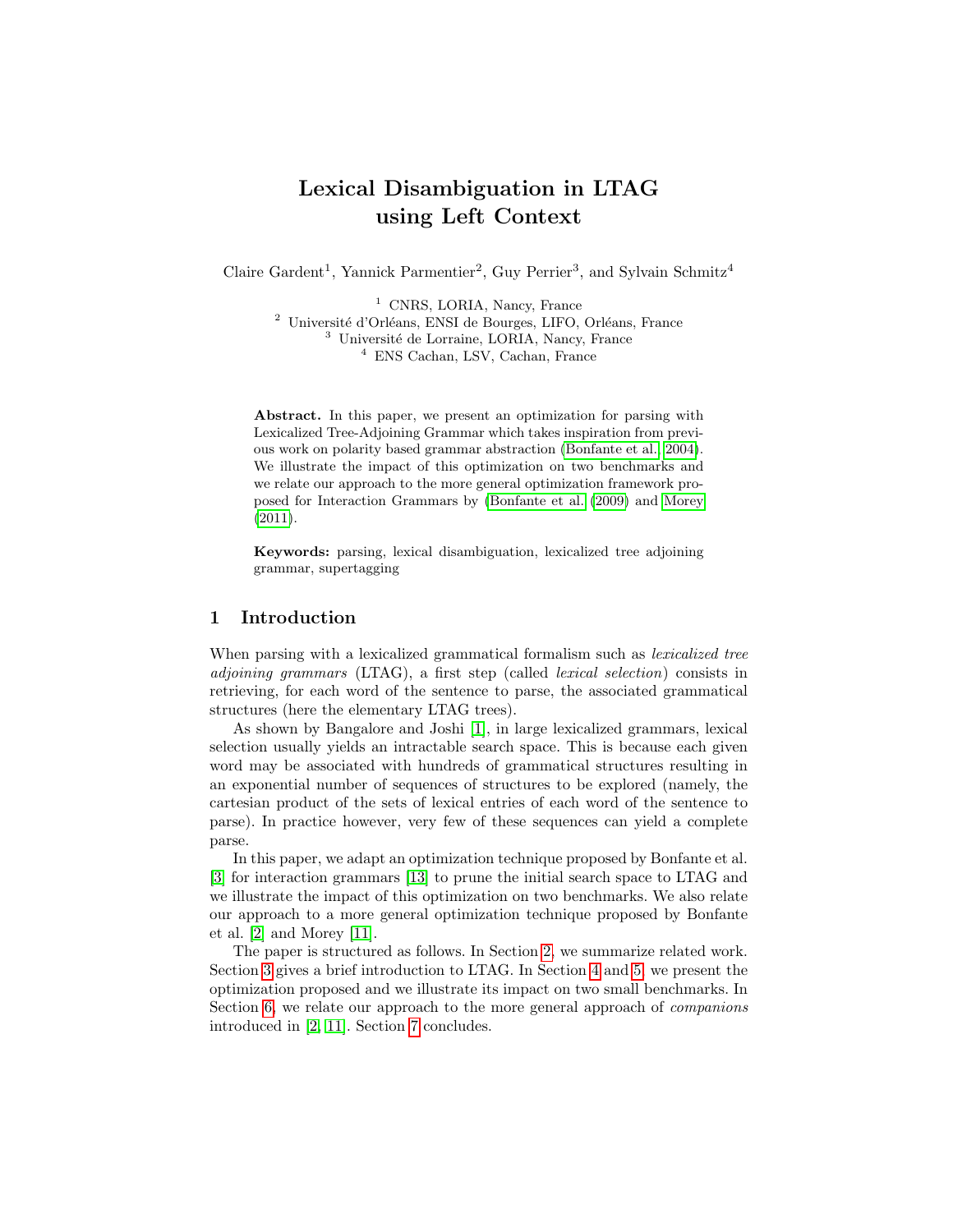## <span id="page-2-0"></span>2 Related Work

Drawing inspiration from part-of-speech tagging techniques, Bangalore and Joshi [\[1\]](#page-12-3) use n-grams and probabilities to compute the set of most probable grammatical structures given an LTAG and an input string. This probability-based lexical selection is called supertagging. A major drawback of this approach is that it heavily relies on the training corpus used for assigning lexical probabilities. Supertagging may thus ignore valid structures (i.e. structures that are in fact needed to parse the input sentence), which in turn can degrade parsing accuracy.

To prevent lexical selection from ignoring valid structures, Boullier [\[5\]](#page-12-6) proposed to compute an abstract grammar from the input one, and to use this abstract grammar to parse the input sentence. For each set of abstract structures that succeed in parsing the input sentence, one then selects the corresponding original structures and parse with the original grammar. This technique improves parsing efficiency only if parsing with the abstract grammar is significantly less complex than parsing with the input grammar. In his experiments, [Boullier](#page-12-6) abstracted a context-free grammar (CFG) from an LTAG: the most common parsing algorithms for LTAGs have a polynomial time complexity in  $O(n^6)$ , n being the length of the input sentence, while those for CFGs have a complexity in  $O(n^3)$ . The main drawback of this approach is that one needs to first parse with the abstract grammar, which may still be quite time-consuming.

Following [Boullier,](#page-12-6) Bonfante et al. [\[3\]](#page-12-0) proposed a non-probabilistic lexical selection algorithm which uses a polarity-based abstraction, an abstraction inspired by interaction grammar [\[13\]](#page-12-4). In this formalism, grammatical structures are tree descriptions where nodes are labeled with polarized feature-structures and parsing corresponds to computing syntactic tree models where polarities are neutralized. [Bonfante et al.](#page-12-0) thus aimed at reducing the initial search space by applying a preliminary filter based on the polarity constraints. In their approach, each input grammatical structure is associated with a set of polarities. Valid lexical selection sequences are then those sequences whose total polarity set is neutral (we will elaborate on this in Section [4\)](#page-3-0).

Perrier [\[14\]](#page-12-7) proposes a finer abstraction in which the position of the polarities with respect to the anchor of the elementary structures of the grammar is taken into account. On this basis, he proposes a disambiguation algorithm which takes into account the linear order of the words in the sentence

As discussed in Section [6,](#page-9-0) our work takes inspiration from [\[3,](#page-12-0) [14\]](#page-12-7) and proposes an algorithm that is similar to that proposed in [\[14\]](#page-12-7) though less costly in terms of space.

## <span id="page-2-1"></span>3 Lexicalized Tree-Adjoining Grammars

A tree-adjoining grammar [\[8\]](#page-12-8) is a tree rewriting system, where elementary trees can be rewritten using one of the two following operations: substitution and adjunction. Substitution consists in replacing a leaf node (marked with  $\downarrow$ ) of an elementary or derived tree with an elementary tree whose root is labeled with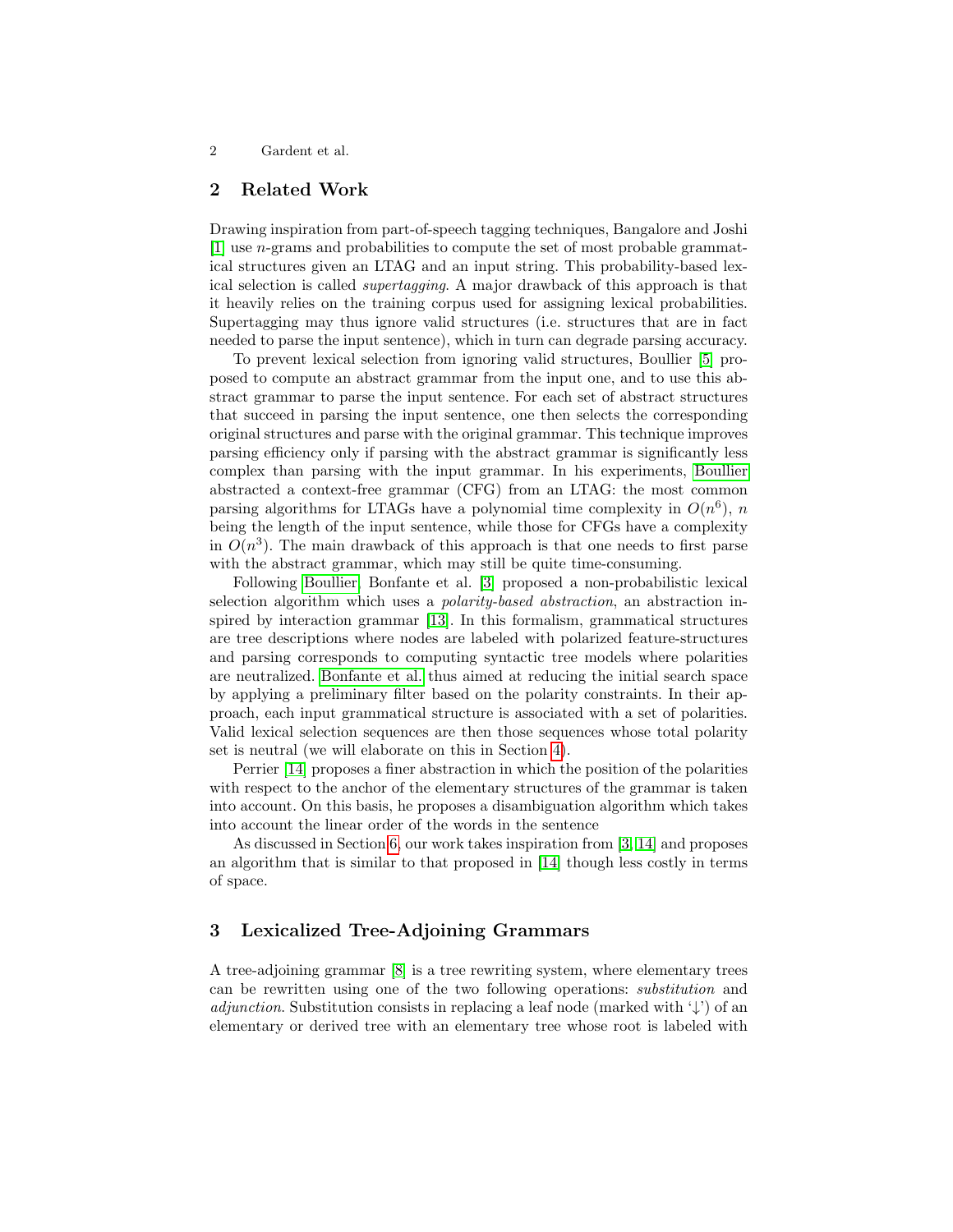<span id="page-3-1"></span>

Fig. 1: Tree rewriting in an LTAG.

<span id="page-3-2"></span>

Fig. 2: A toy LTAG for English.

the same syntactic category as this leaf node. Adjunction consists in replacing an internal node of an elementary or derived tree with an elementary tree having both a root node and a distinguished leaf node (marked with  $\forall \cdot$ , and called the foot node) labeled with the same category as this internal node.

Furthermore, in a lexicalized TAG, every elementary tree is associated with at least one lexical item called its anchor. If a tree is associated with several lexical items, there is one anchor, and several co-anchors. Figure [1](#page-3-1) shows on the left the substitution (resp. adjunction) of a tree anchored by 'John' (resp. 'deeply') into a tree anchored by 'sleeps', the two operations resulting in the derived tree displayed on the right. Figure [2](#page-3-2) shows a toy LTAG that will be used throughout to illustrate the workings of the algorithms.

## <span id="page-3-0"></span>4 Lexical Disambiguation

Following Bonfante et al. [\[3,](#page-12-0) [4\]](#page-12-9), our approach for lexical disambiguation uses a polarity-based abstraction over the input grammar. We first explain how this abstraction is built by Bonfante et al. [\[3\]](#page-12-0). We then show how it can be applied to LTAG. Finally we show how this first filtering algorithm can be extended to improve disambiguation performance by taking word order information into account.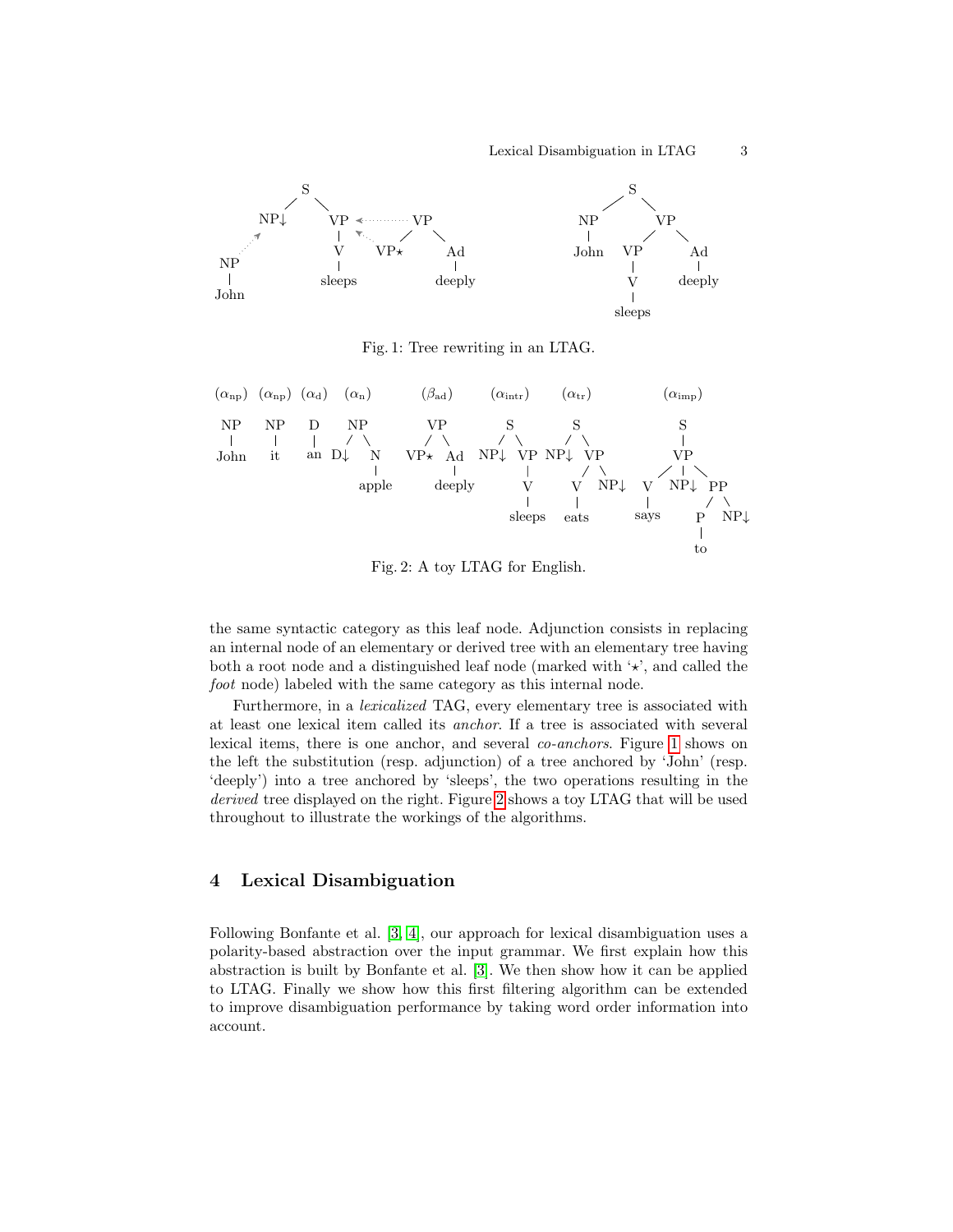#### <span id="page-4-0"></span>4.1 Polarity-Based Lexical Disambiguation

Bonfante et al. [\[3\]](#page-12-0) define a framework for lexical disambiguation which involves the following three-steps:

- Polarization: First, the input grammar is polarized. That is, each grammatical structure g is associated with a set of polarities  $S<sub>q</sub>$  where a polarity is a tuple  $(f, v, p)$  with f is a feature, v a value, and p a (possibly negative) integer. The sets of possible features and feature values are assumed to be finite. Since the grammar is lexicalized, we can associate each word  $w$  of the lexicon with its corresponding multiset of polarities M (recall that a word can anchor several grammatical structures, each associated with a possibly non-unique set of polarities).
- Neutralization: Second, an abstract lexical selection is operated using the previously computed polarized grammar. This amounts to first computing the cartesian product P of the multisets associated with the words  $w_1 \cdots w_n$  of the input sentence:  $P = M_1 \times \cdots \times M_n$ . Then, a binary rewriting rule, called the *neutralization* rule, is applied on the elements  $E = (S_1, \ldots, S_n)$  of this product P as follows: Let  $(S, S')$  be a couple of polarity sets in E, these are replaced with a set  $S + S'$  such that:
	- if a feature f with value v is present in both S and S' as  $(f, v, p)$  and  $(f, v, p')$  respectively, then the polarity  $(f, v, p + p')$  is added to  $S + S'$ . − any other polarity  $(f, v, p)$  in  $S \cup S'$  is copied into  $S + S'$ .

This rewriting goes on (in an arbitrary order) until all elements of E have been consumed, thus producing one polarity set per element E in P.

Filtering: In the end, an element  $E$  of  $P$  is called well-formed if, after neutralization, it consists of exactly one polarity  $(cat, S, +1)$  (where S is the category of sentences), an arbitrary number of polarities of the form  $(f, v, 0)$ and nothing else. Filtering only keeps the well-formed elements in  $P$ . For each such element, the associated grammatical structures in the input grammar are lexically selected.

A crucial point of this approach lies in the definition of polarization. It ought to include enough information to distinguish between useful grammatical structures in the context of the sentence to parse, and useless ones. Yet it should not lead to a complex, time-consuming abstraction: applying neutralization to polarized structures should remain fast.

#### <span id="page-4-1"></span>4.2 Application to LTAG

We now show how this lexical disambiguation process can be applied to LTAG.

The polarization step consists in associating each tree  $t$  of the input LTAG with a set of polarities. For LTAG, we define our polarities to be of the form  $(cat, x, p)$ , where x is a syntactic category labeling a tree node and  $p = 1 - n$  with n the number of substitution or foot nodes labeled with  $x$  if  $x$  is the category of the root and  $p = n$  otherwise.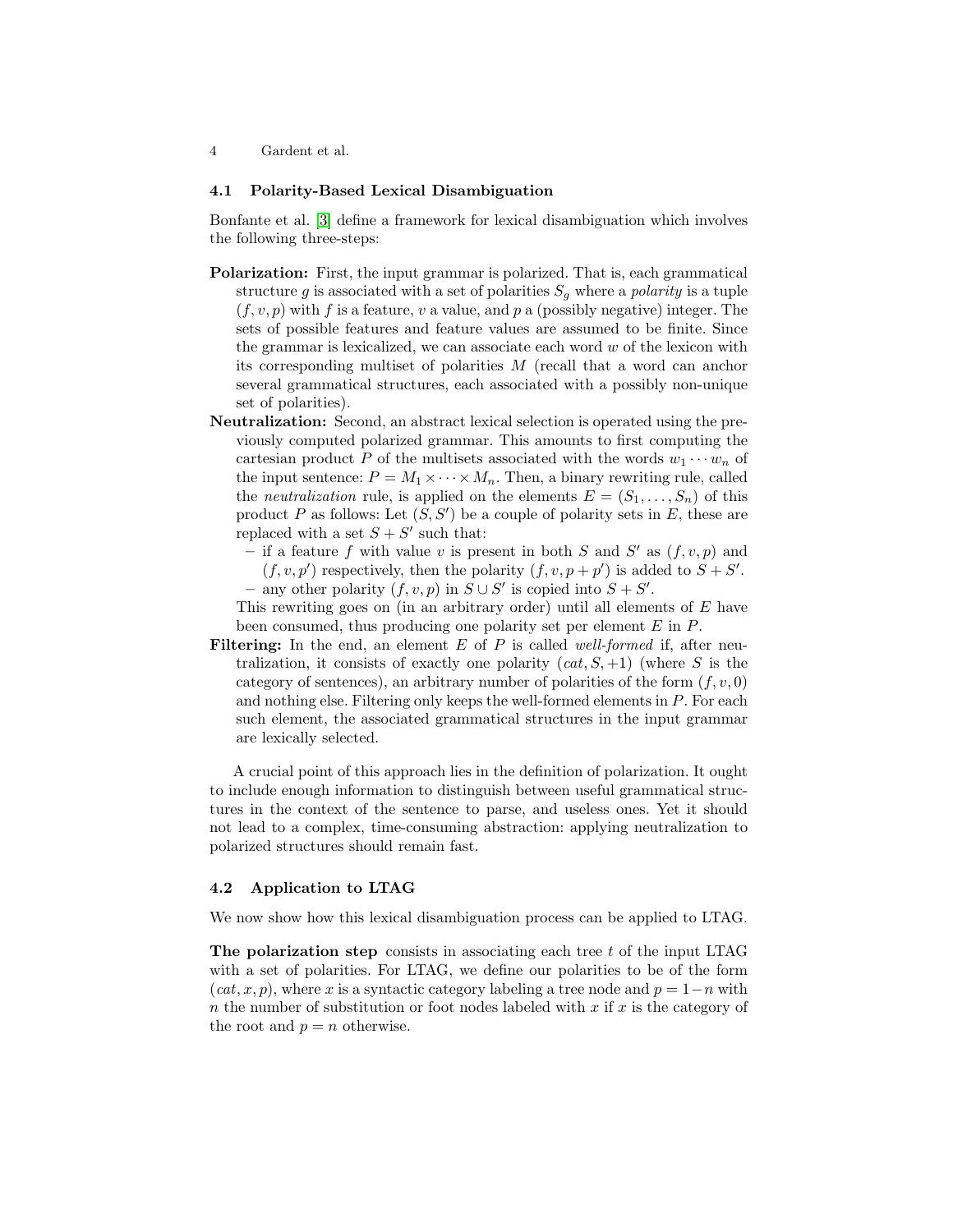For instance, the tree schemas used in Fig. [1](#page-3-1) are polarized as follows:

$$
polarities(\alpha_{\rm np}) = \{(cat, NP, +1)\},
$$
  
\n
$$
polarities(\alpha_{\rm intr}) = \{(cat, S, +1), (cat, NP, -1)\},
$$
  
\n
$$
polarities(\beta_{\rm ad}) = \{(cat, VP, 0)\}.
$$

To take co-anchors into account, we change co-anchors in the grammar to substitution leaves and we add corresponding single node trees to match these new requirements.

The neutralization step first constructs the cartesian product of the set of polarities according to the sentence to parse. In the case of Fig. [1](#page-3-1) ('John sleeps deeply'), this set contains a single element:

$$
P = \{ \{ (cat, NP, +1) \}, \{ (cat, S, +1), (cat, NP, -1) \}, \{ (cat, VP, 0) \} \}.
$$

Next, neutralization sums the polarities for compatible  $(f, v)$  pairs for each element E of P. In our toy example, neutralization yields the following set of polarities for the single element of P:

$$
neutralization(E) = \{(cat, S, +1), (cat, NP, 0), (cat, VP, 0)\}.
$$

The filtering step keeps the well-formed elements of P. In our case, there is only one element in  $P$  and it is well-formed.

Note that lexical selection based on polarization as presented here does not rely on any particular word order. One can compute the well-formed elements of P following or not the word order defined by the input sentence.

#### 4.3 Automata Representation

Using an automaton to represent the results of lexical selection is necessary in order to deal with the large number of resulting sequences of structures, and can be seamlessly integrated in the parsing process with the same  $O(|G| \cdot n^6)$ time complexity, now with n being the number of states [\[9\]](#page-12-10). Hence we assume lexical selection to yield an automaton, which can later be processed by the parsing algorithm. The various lexical disambiguation algorithms strive to eliminate spurious paths from this automaton, i.e. combinations of grammatical structures that cannot yield a valid parse. In the case of polarity filtering, this polarity automaton tags each state with the sum of the polarities associated with the structures labeling the path from the initial state to that state. For instance, the sentence 'John eats an apple' yields the polarized automaton shown in Fig. [3](#page-6-0) (where we only display the non-zero polarities).

Thus the final states of the polarity automaton indicate the (common) neutralization result for all the paths that lead into them, and the filtering step can be implemented by only keeping the paths that lead to a well-formed final state. For instance in Fig. [3,](#page-6-0) the top branch (in red) is discarded by the filtering step because state 4 is not a well-formed final state.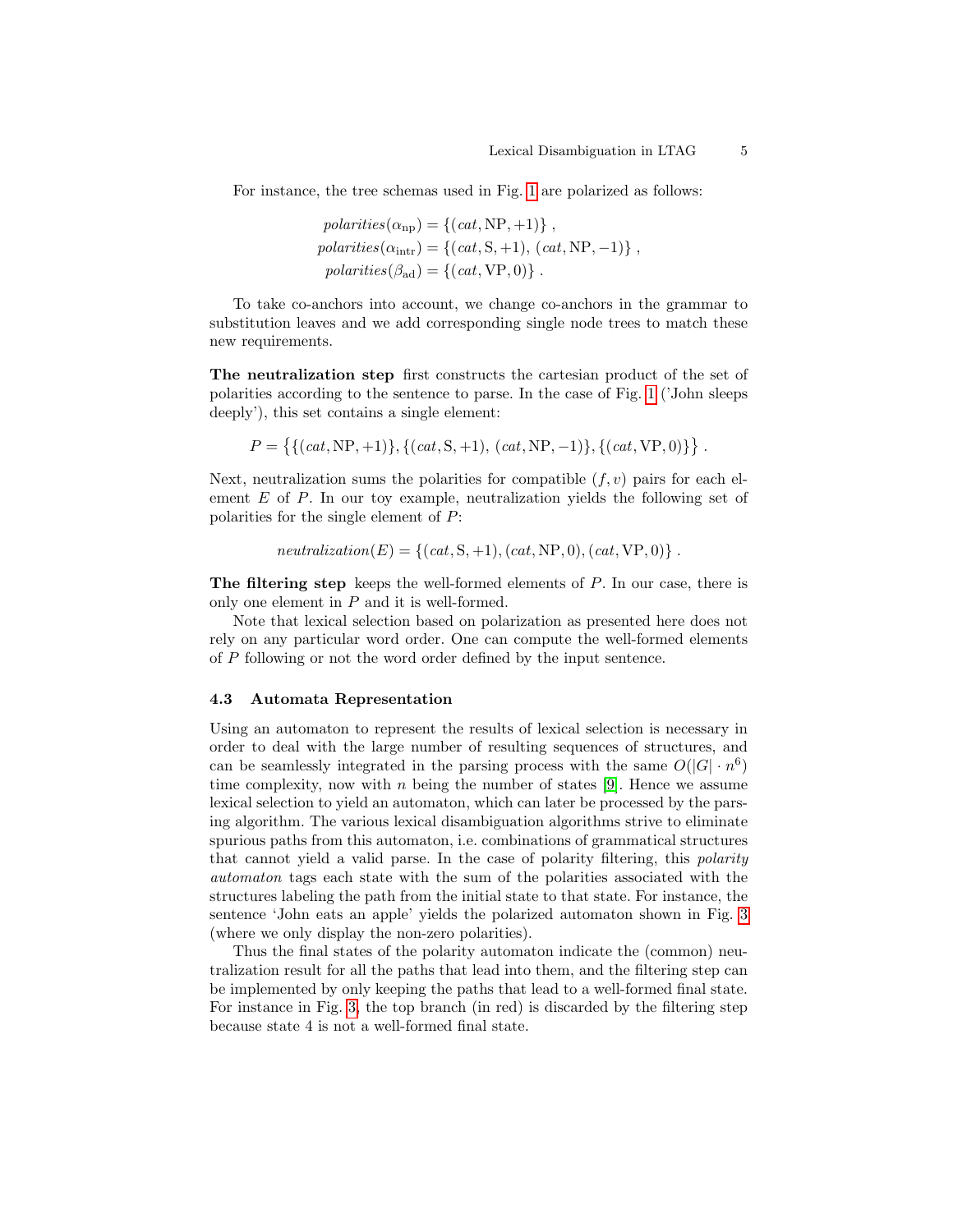<span id="page-6-0"></span>6 Gardent et al.



Fig. 3: A polarity automaton for the sentence 'John eats an apple.'

#### <span id="page-6-1"></span>4.4 Lexical Disambiguation Using Word Order

As mentioned earlier, the polarity-based lexical selection introduced in Section [4.1](#page-4-0) does not take word order into account. In order to enhance lexical disambiguation, we propose to use *left context* information by extending the algorithm presented in Section [4.2](#page-4-1) as follows.

The polarization of the input grammar is extended to produce *pairs* of sets of polarities. The first element in this pair is the classical polarity set, and the second element is a polarization related to the left context, that only takes (a) the root node and (b) the substitution nodes situated to the left of the anchor into account. For instance, the two trees for the word 'eats' and the imperative tree for 'say' are associated with the following polarity sets:

 $polarities(\alpha_{tr}) = (\{(cat, S, +1), (cat, NP, -2)\}, \{(cat, S, +1), (cat, NP, -1)\})$ ,  $polarities(\alpha_{\text{intr}}) = (\{(cat, S, +1), (cat, NP, -1)\}, \{(cat, S, +1), (cat, NP, -1)\})$ .  $polarities(\alpha_{\text{imp}}) = (\{(cat, S, +1), (cat, NP, -2), (cat, to, -1)\}, \{(cat, S, +1)\})$ 

**Neutralization** is then applied to the two components of the pair. Let  $(a_1, b_1)$ and  $(a_2, b_2)$  be two such pairs:

$$
(a_1, b_1) + (a_2, b_2) = (a_1 + a_2, b_1 + b_2).
$$

Filtering still enforces the result of neutralization to be well-formed on the first coordinate, but additionally constrains the successive neutralization results to only contain non-negative polarities in the second coordinate: during each neutralization step,  $b_1 + b_2$  is constrained to only contain polarities of the form  $(f, v, i)$  where  $i \geq 0$ . Intuitively, this constraint excludes sequences where a requirement on the left of the current token has not been fulfilled.

Automata Representation. Let us now see how this extension impacts the automaton-based implementation of lexical selection. Because the automaton construction already relied on the input sentence order, the extension is easily implemented by decorating the states with pairs of polarity sets. The nonnegativity constraint on the second component (which accounts for the left context polarities) is checked on-the-fly: as soon as a state has a negative polarity in the second component, the construction of its successors aborts.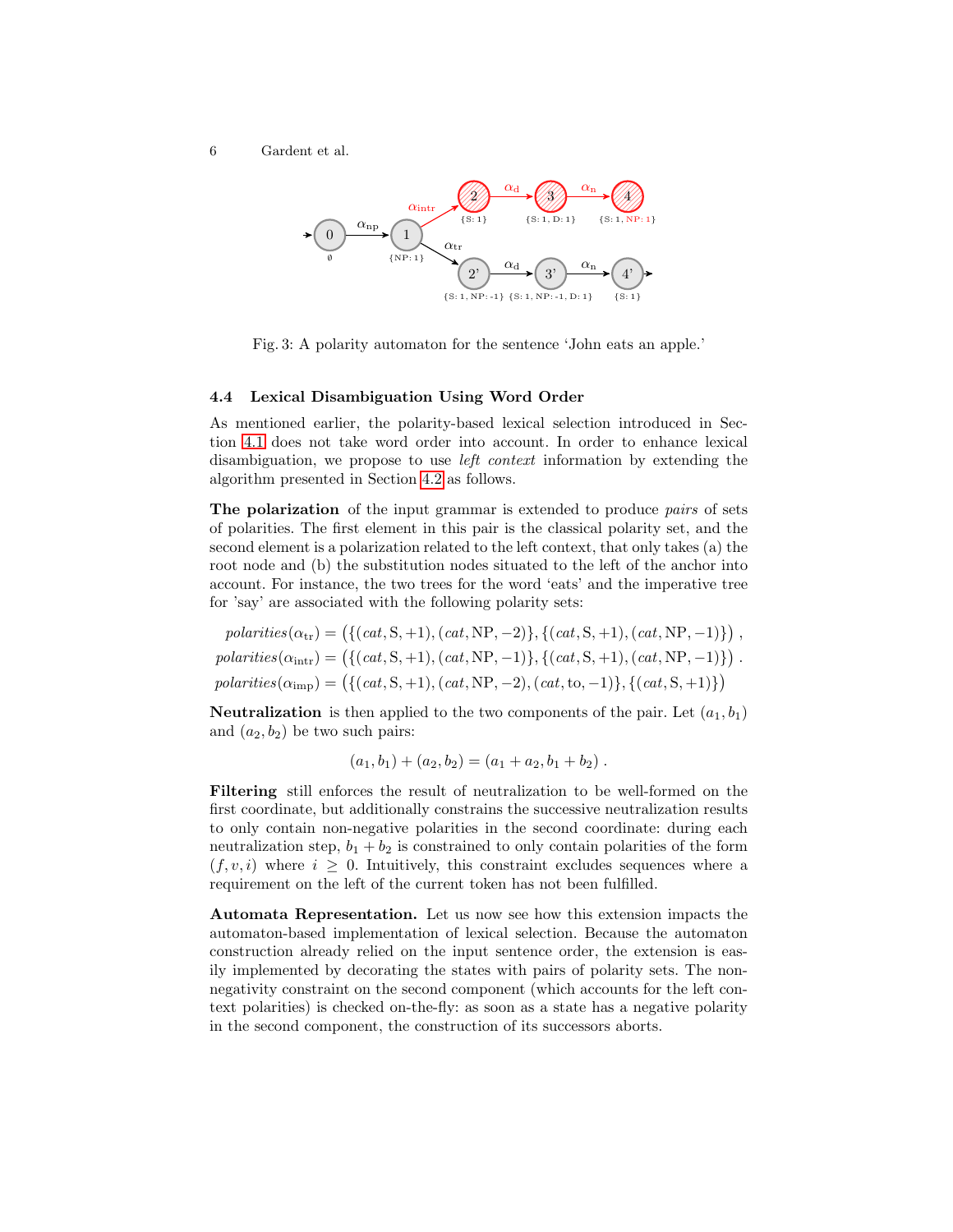<span id="page-7-2"></span>

Fig. 4: Lexical selection using left context for 'Say it to John.'

Consider the sentence 'Say it to John' and the grammar of Fig. [2.](#page-3-2)[5](#page-7-1) The resulting automaton is shown in Fig. [4.](#page-7-2) We notice that only the imperative tree schema  $\alpha_{\rm imp}$  for 'say' prevents the left context abstraction from having negative polarities; the construction for the transitive tree schema  $\alpha_{tr}$  (e.g., 'John said it') aborts immediately. This is a vast improvement over the basic polarity automaton, which requires building a full automaton before filtering can take place and select well-formed final states.

## <span id="page-7-0"></span>5 Implementation and Evaluation

In order to evaluate the benefits brought by left context, we have implemented polarity-based lexical selection using left context within the TuLiPA parser  $[12]$ .<sup>[6](#page-7-3)</sup> TuLiPA is an open source parser for mildly context-sensitive formalisms which supports LTAG and already includes the automaton-based lexical selection of Bonfante et al. [\[3\]](#page-12-0) presented in Section [4.](#page-3-0) This makes it easier to compare the two approaches.

To exhibit the benefits of left-context disambiguation, we used two types of resources, a toy LTAG and a large one. These are described below. The question of which metrics to use to evaluate the gain of polarity filtering is not trivial. We chose to compare the sizes of automata when using left context or not. Another interesting metrics would be total parsing times, even if the additional cost of automaton-based filtering is expected to be negligible compared with the cost of parsing with highly ambiguous grammars. Due to time and space restrictions, this is left for future work.

#### 5.1 Qualitative Study

In a first experiment, we performed polarity-based lexical selection using a toy LTAG made of 12 tree schemas (intransitive verb with clitic / canonical/ extracted subject, active transitive verb with clitic / canonical / extracted subject, passive transitive verb with clitic / canonical / extracted subject, proper

<span id="page-7-1"></span><sup>5</sup> Recall that the grammar is modified so that co-anchors are represented as substitution nodes and additional single node trees are added to match these nodes. This explains why the  $\alpha_{\rm imp}$  tree schema carries a to polarity feature.

<span id="page-7-3"></span> $6$  See <http://sourcesup.renater.fr/tulipa>.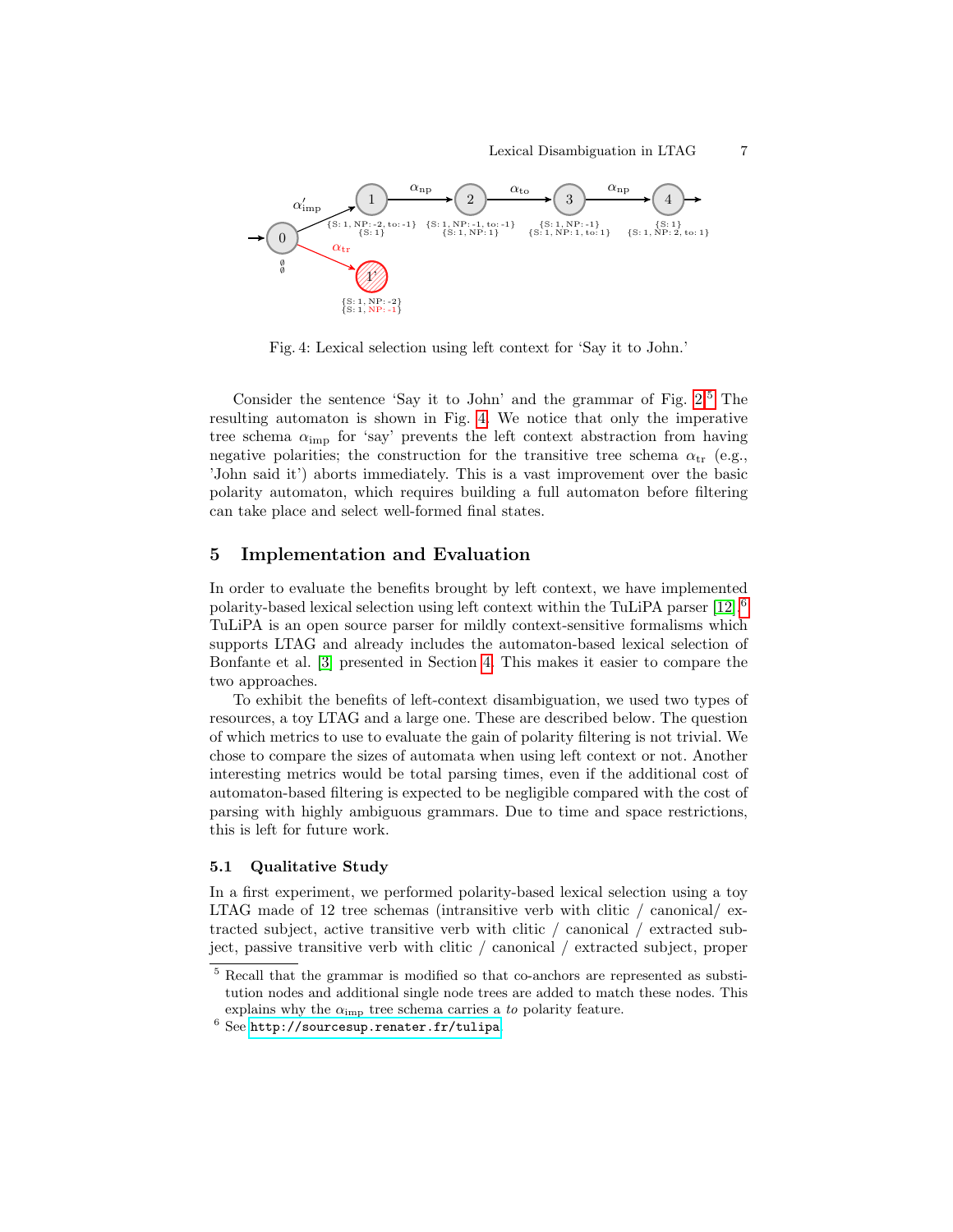<span id="page-8-0"></span>nouns, clitics and auxiliaries), 9 lemmas, and 30 morphological entries. There is no part-of-speech tagging ambiguity in our toy lexicon, i.e. lexical ambiguity here is purely grammatical. The results are given in Table [1.](#page-8-0)

| Sentence                                                                | Sequences        |   | <b>States</b>    |    |
|-------------------------------------------------------------------------|------------------|---|------------------|----|
|                                                                         | Initial Polarity |   | Polarity Context |    |
| 'Jean aime Marie'<br>$(John \, loves \, Mary)$                          | 12               | 2 | 26               |    |
| 'Marie dort'<br>$(Mary \, sleeps)$                                      | 3                |   | 5                | 3  |
| 'Jean qui dort aime Marie'<br>(John who sleeps loves Mary)              | 36               | 8 | 78               |    |
| 'Marie est appelée par Jean'<br>$(Mary\ is\ called\ by\ John)$          | 6                |   | 21               | 9  |
| 'Jean qui dort est aimé par Marie'<br>(John who keeps is loved by Mary) | 18               |   | 63               | 13 |

Table 1: Polarity-based lexical disambiguation.

In Table [1,](#page-8-0) the first two figures provide the lexical ambiguity of the sentence before and after polarity-based filtering. In these toy examples, the remaining lexical ambiguity is the same whether we only use polarities or also consider left context information. The last two figures give the number of states in the automata representations after polarity filtering and polarity and left context filtering, respectively. One can notice that using left context significantly reduces the size of the automaton, even with a small grammar and short sentences.

#### 5.2 Quantitative Study

In a second experiment, we used the French LTAG of Crabbé [\[6\]](#page-12-12). This grammar is compiled from a metagrammar developed in the XMG language [\[7\]](#page-12-13).<sup>[7](#page-8-1)</sup> It contains 6,080 tree schemas, and focuses on verbal, adjectival and nominal predicatives.

We used this grammar to evaluate polarity-based lexical disambiguation on a subset of the Test Suite for Natural Language Processing [\[10\]](#page-12-14). This subset contains 90 sentences whose length ranges from 2 to 12 words. Figure [5](#page-9-1) displays the average number of states of the automaton  $(y\text{-axis})$  depending on the length of the input sentence  $(x\text{-axis})$ . One can notice the combinatorial explosion of the size of the 'Polarity' automata of Bonfante et al. [\[3\]](#page-12-0) compared to the 'Context' automata, when considering sentences with more than seven words.

As suggested by Fig. [5,](#page-9-1) for polarity filtering to stay computationally tractable when parsing real data, optimizations are needed. From these first experiments,

<span id="page-8-1"></span> $7$  Crabbé's metagrammar is available from  $https://sourcesup.renater.fr/scm/$ [viewvc.php/trunk/METAGRAMMARS/FrenchTAG/?root=xmg](https://sourcesup.renater.fr/scm/viewvc.php/trunk/METAGRAMMARS/FrenchTAG/?root=xmg) and its French documentation from [http://www.linguist.univ-paris-diderot.fr/~bcrabbe/](http://www.linguist.univ-paris-diderot.fr/~bcrabbe/frenchgrammar/) [frenchgrammar/](http://www.linguist.univ-paris-diderot.fr/~bcrabbe/frenchgrammar/).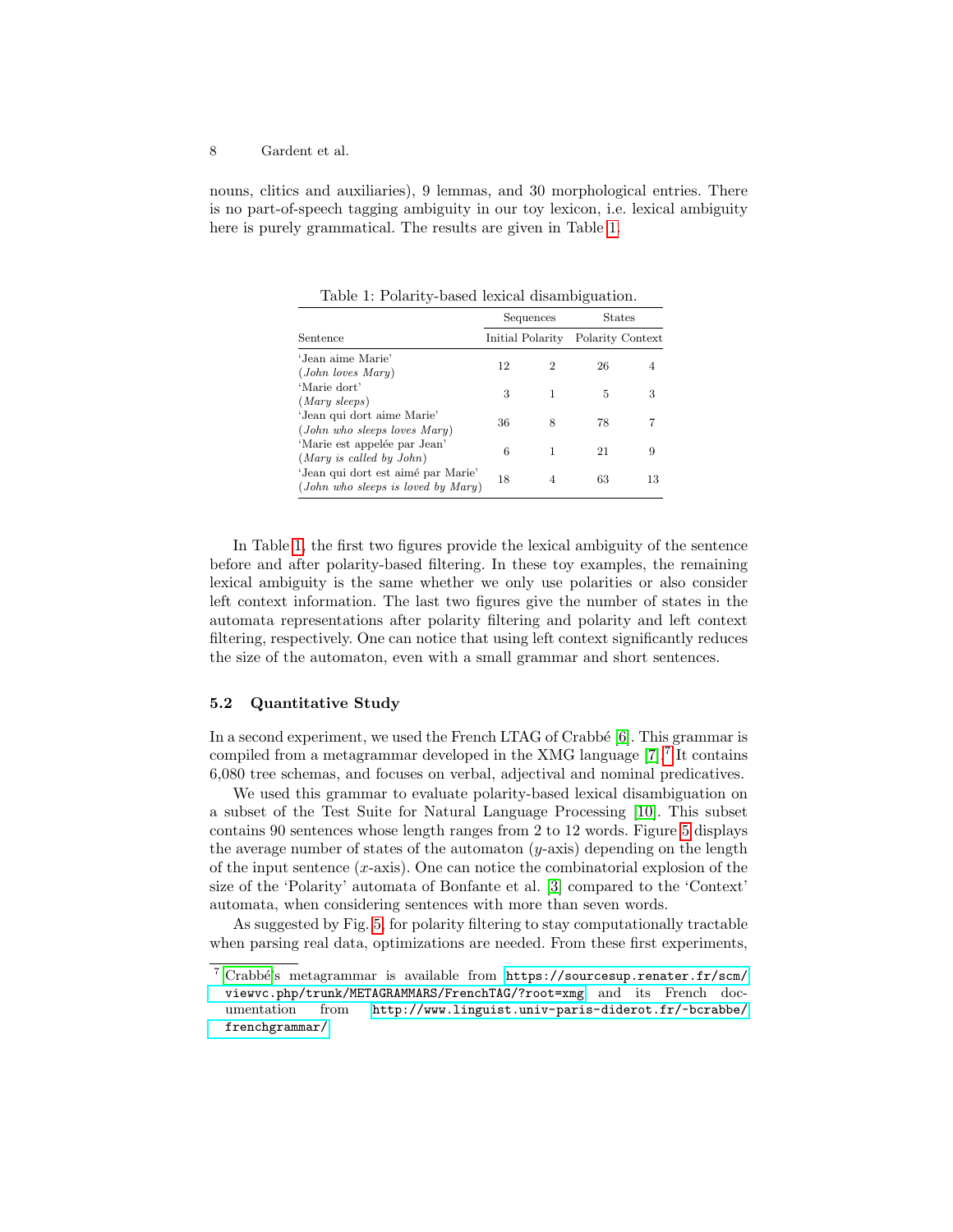<span id="page-9-1"></span>

Fig. 5: Distribution of polarity automata sizes on the TSNLP.

using information about left context seems to be adequate in practice. This still needs to be confirmed with other evaluation resources and metrics.

## <span id="page-9-0"></span>6 Generalization to Companions

We now show that the optimization we proposed for LTAG is a special case of the more general optimization framework developed in [\[2,](#page-12-1) [11\]](#page-12-2).

#### 6.1 The Notion of a Companion

In a polarized grammar, each grammatical structure is associated with a polarity and saturation rules define valid polarity combinations. For instance in LTAG, two trees may only combine if their polarity sets contains a positive and a negative triple for the same category e.g.,  $\{cat, NP, +1\}$  and  $\{cat, NP, -1\}$ ). Given a polarized grammar, Bonfante et al. [\[3\]](#page-12-0) defines companions as follows.

Definition 6.1. Let G be a polarized grammar. Given two grammatical structures  $G_1$  and  $G_2$  in G with polarities  $p_1$  and  $p_2$  respectively,  $p_2$  is a companion of  $p_1$  iff  $G_1$  and  $G_2$  can be combined by the grammar rules of G and  $p_1, p_2$  is a valid polarity combination according to the saturation rules defined by G.

Although the definition was initially designed for interaction grammars, it straightforwardly extends to the polarized version of LTAG described in [subsec](#page-4-1)[tion 4.2.](#page-4-1) Thus for instance, given the elementary trees of Fig. [1,](#page-3-1) the polarity  ${cat, NP, -1}$  triggered by the substitution node of  $\alpha_{\text{intr}}$  is a companion of the positive polarity  $\{cat, NP, +1\}$  associated with the root node of  $\alpha_{\rm np}$ . More generally, the companions of a polarity in LTAG can be defined as follows. Given an initial tree whose root node has category  $C$ , the companions of the polarity of this root node are the polarities of all substitution nodes with category  $C$ . To account for word order and encode a filtering exploiting left context information as proposed in [subsection 4.4,](#page-6-1) companions are furthermore divided into left- and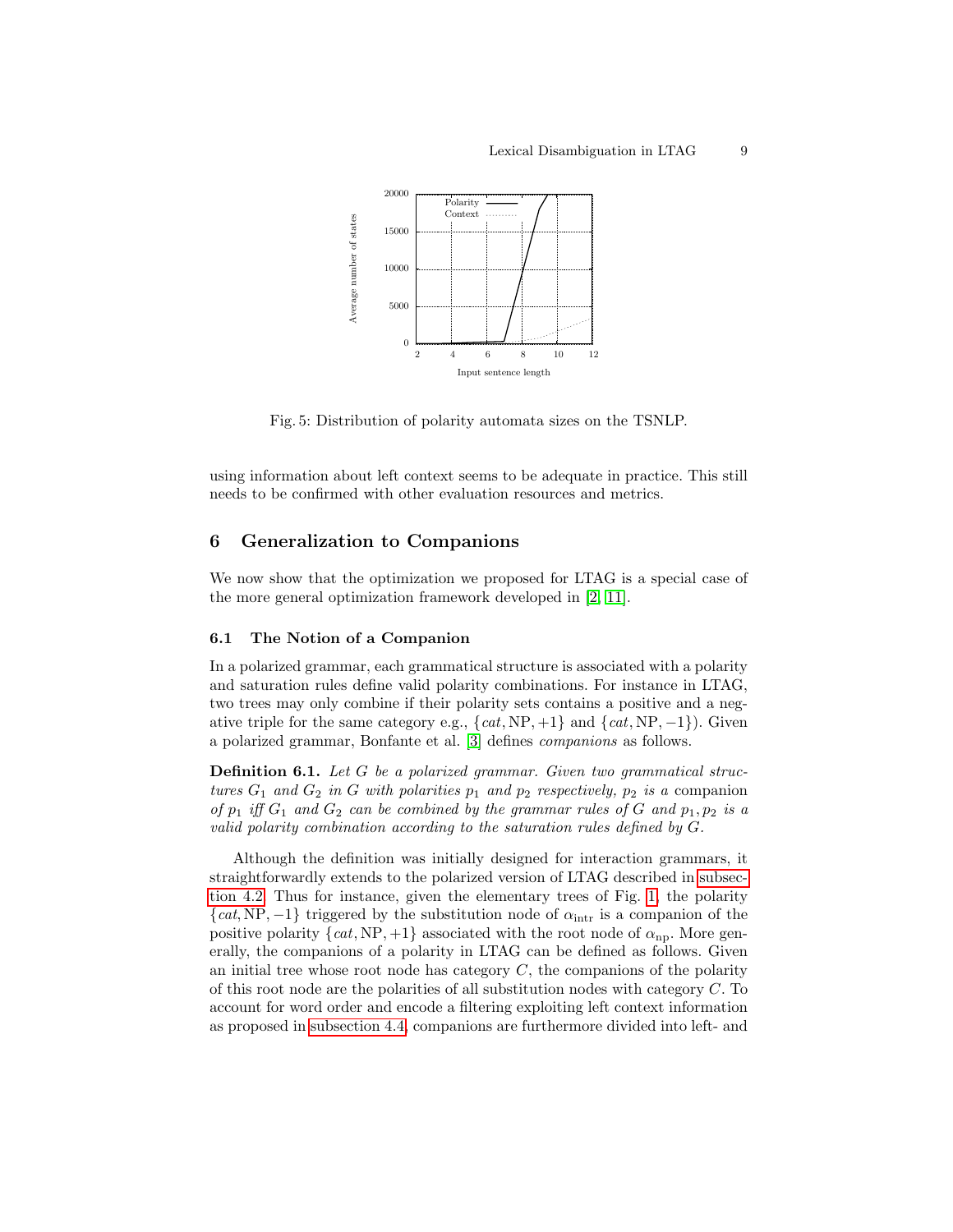right-companions. A left companion is a polarity associated with a substitution node occurring to the right of the anchor of the tree containing that substitution node. Conversely, a right companion is associated with a substitution node occurring to the left of the anchor of the tree containing that substitution node.

#### 6.2 Using Companions for LTAG Filtering

Morey [\[11\]](#page-12-2) presents a general framework for filtering the initial search space when parsing with polarized grammars and in particular with interaction grammars. In particular, he defines the ICP algorithm which is based on the Integer Companionship Principle (ICP) and applies to systems with linear polarities. A polarity system is said to be linear if its non saturated polarities are grouped by pairs such that the only possible combination for a non saturated polarity is with its paired polarity. Thus the system of polarities for LTAG is linear: it has two non saturated polarities + and −. Furthermore, one positive polarity combines with exactly one negative polarity and conversely.

The ICP for interaction grammars is informally as follows:

For every path of the automaton, every polarity of a grammatical structure on this path must find a companion on the same path, and every possible companion on the path must be the companion of one polarity at most on the path, otherwise the path can be removed.

The ICP algorithm starts from some input automaton of lexical selections and builds, from this initial automaton, an automaton which validates the constraints enforced by the ICP. At each step of the automaton construction process, polarity information is updated and a constraint (called RC or right-companion constraint) is applied to filter paths which violate this constraint. We now explain each of these points.

Each state q in the ICP automaton is associated with a record  $r$  that summarizes the state of saturation for the polarities of each polarized category or  $\alpha$ -anchor C present in the initial automaton. More specifically, for each category  $C, r$  records a triple  $(root, sat, sub)$ :

- $root$  is the number of root nodes with category C whose polarity is not saturated
- sat is the number of root nodes with category  $C$  whose polarity has been saturated with substitution nodes placed occurring to the right of their anchor (i.e. with left companions)
- $-lc$  is the number of left companions associated with nodes of category C which have not yet been saturated.

For instance, the record associated with a state occurring after a single transition from the initial state labeled with the tree schema  $\alpha_{\rm imp}$  would be  $\{S: (1,0,0), NP: (0,0,2), \text{ to: } (0,0,1)\}.$  This says that the tree schema  $\alpha_{\text{imp}}$  introduces an unsaturated root node with category 'S', two left companions of category 'NP' and one of category 'to' (i.e. three unsaturated substitution sites occurring to the right of their anchor).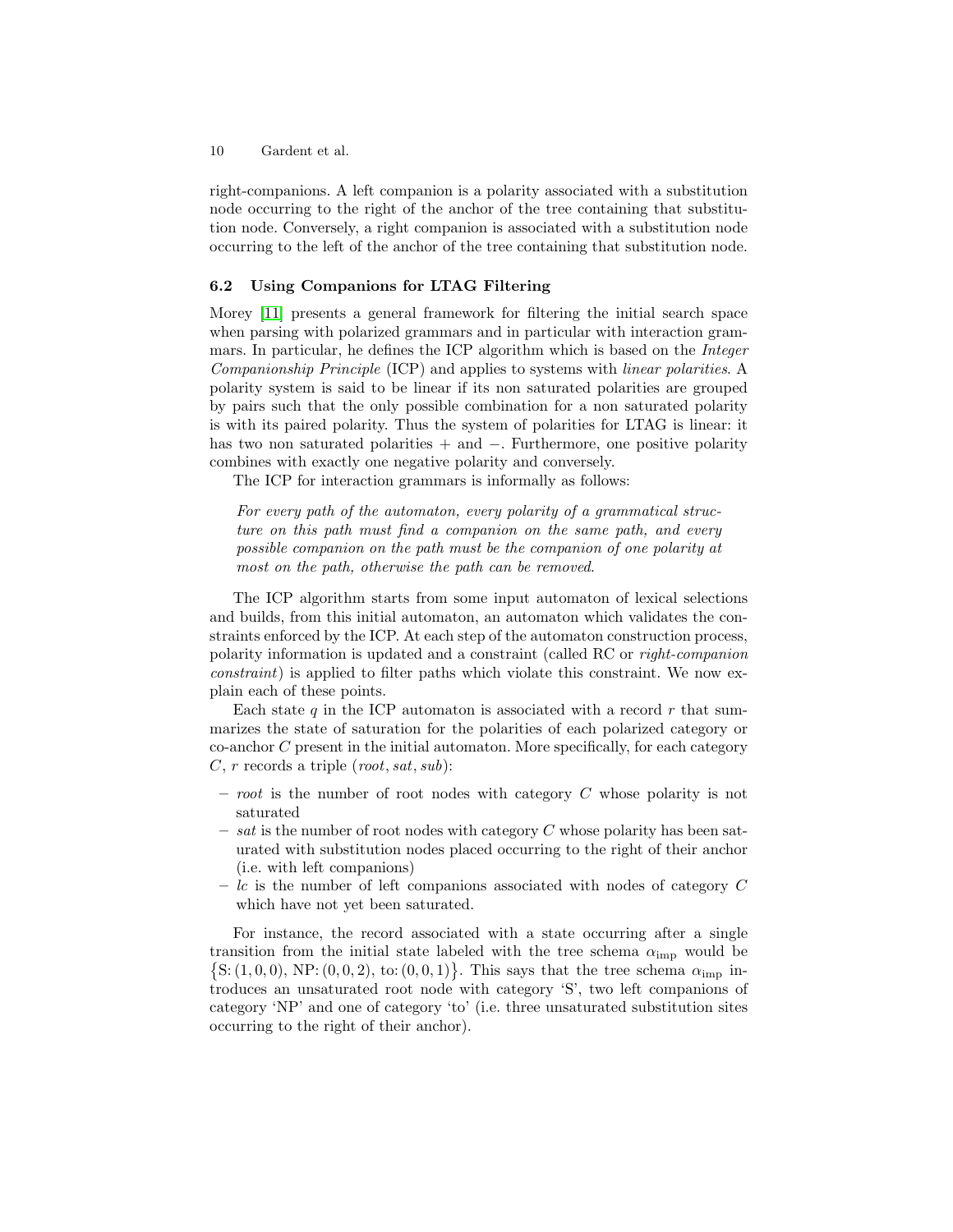Note that information about right companions (i.e. unsaturated substitution sites occurring to the left of their anchor) is not recorded. This is because right companions must be saturated immediately and thus need not be passed on through the automaton. As we shall see below the information is used by the RC-constraint however thereby filtering out paths violating this constraint.

Two constraints ensure the elimination of sequences of grammatical items which cannot possibly lead to a valid parse.

The first constraint, the right-companion constraint requires that all states must be such that the sum  $root + sat$  of saturated and unsaturated root nodes with category  $C$  is bigger or equal to the number  $rc$  of right companions of category C. This effectively enforces the left context constraint discussed in [section 4](#page-3-0) in that it requires that for any substitution node occurring to the left of the anchor there is a corresponding root node of the same category. This root node may be unsaturated (it has not been substituted in) or saturated (it has already been combined with a left companion, i.e. a substitution site occurring to the right of its anchor). In each case, it can be used to satisfy the right companion requirement and the polarity information is updated accordingly, i.e. either *root* or *sat* is decremented, and *lc* is possibly incremented.

Thus for instance, given the sentence 'Say it to John', selecting the transitive tree schema  $\alpha_{tr}$  for 'say' would result in a state tagged with  $\{S: (1, 0, 0), NP: (0, 0, 1)\}\$ where the number of saturated and unsaturated roots of category 'NP' (0) is smaller than the number of right companions (1). Since the RC-constraint is violated this state is not created and the path aborts. As a result, all combinations of  $\alpha_{tr}$  with the tree schemas selected by 'it', 'to' and 'John' will be ignored during parsing.

The second constraint, the *valid path constraint*, states that in the final state of a valid path (i.e. a path that will be considered for parsing), the  $lc$  value is null for all categories (all substitution nodes occurring to the right of the anchor of their containing tree have been filled), the root value is 1 for the S category and null for all other categories (all root nodes have been substituted in a substitution site). Since the RC-constraint ensures that all right companions have been saturated, this additional constraint ensures that the ICP principle is respected, i.e. that each every polarity on a path of the automaton has a companion on the same path, and further that each companion on a path is the companion of exactly one polarity on this path.

In sum, we have informally shown that the ICP algorithm integrates the Left-Context constraint. A formal proof is outstanding. An other open issue concerns the relative efficiency of the two algorithms (ICP and Left-Context Polarity filtering). The state information carried by the states of the ICP is richer than that of the Left-Context algorithm, thereby inducing a larger number of states when building the automaton. To assess the impact of this difference on effective running times, an empirical comparison would be needed.